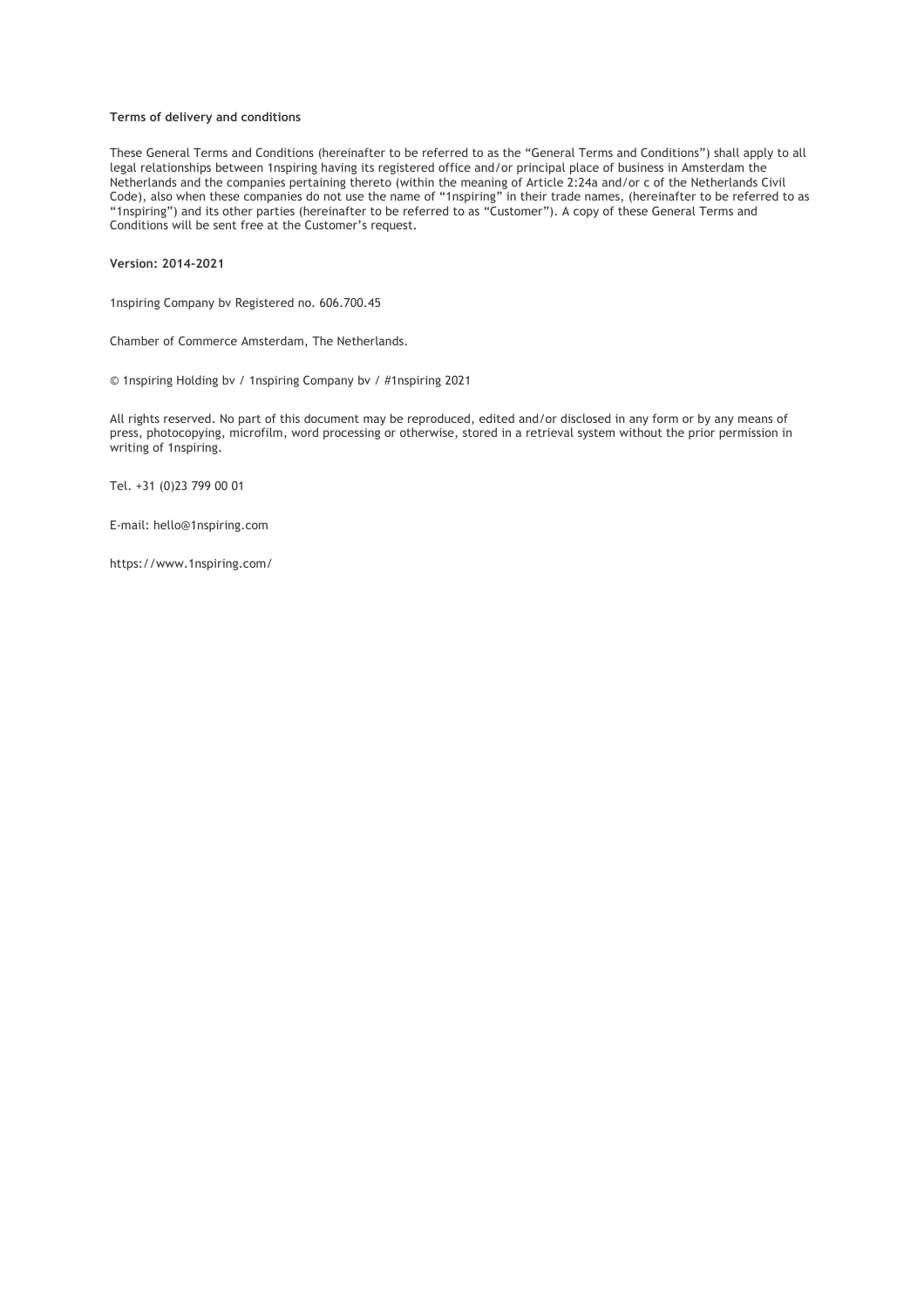# Contents:

- General provisions
- 1 Offer and agreement
- 2 Price and payment
- 3 Confidential information and non-takeover clause
- 4 Retention of title and rights, specification and possessory lien
- 5 Rights of intellectual or industrial property
- 6 Cooperation by the Customer
- 7 Delivery periods
- 8 Termination of the agreement
- 9 Force Majeure
- Services
- 10 Performance
- 11 Modifications and additional work
- 12 Price and payment
- 13 Intellectual property rights
- 14 Confidentiality
- 15 Applicable law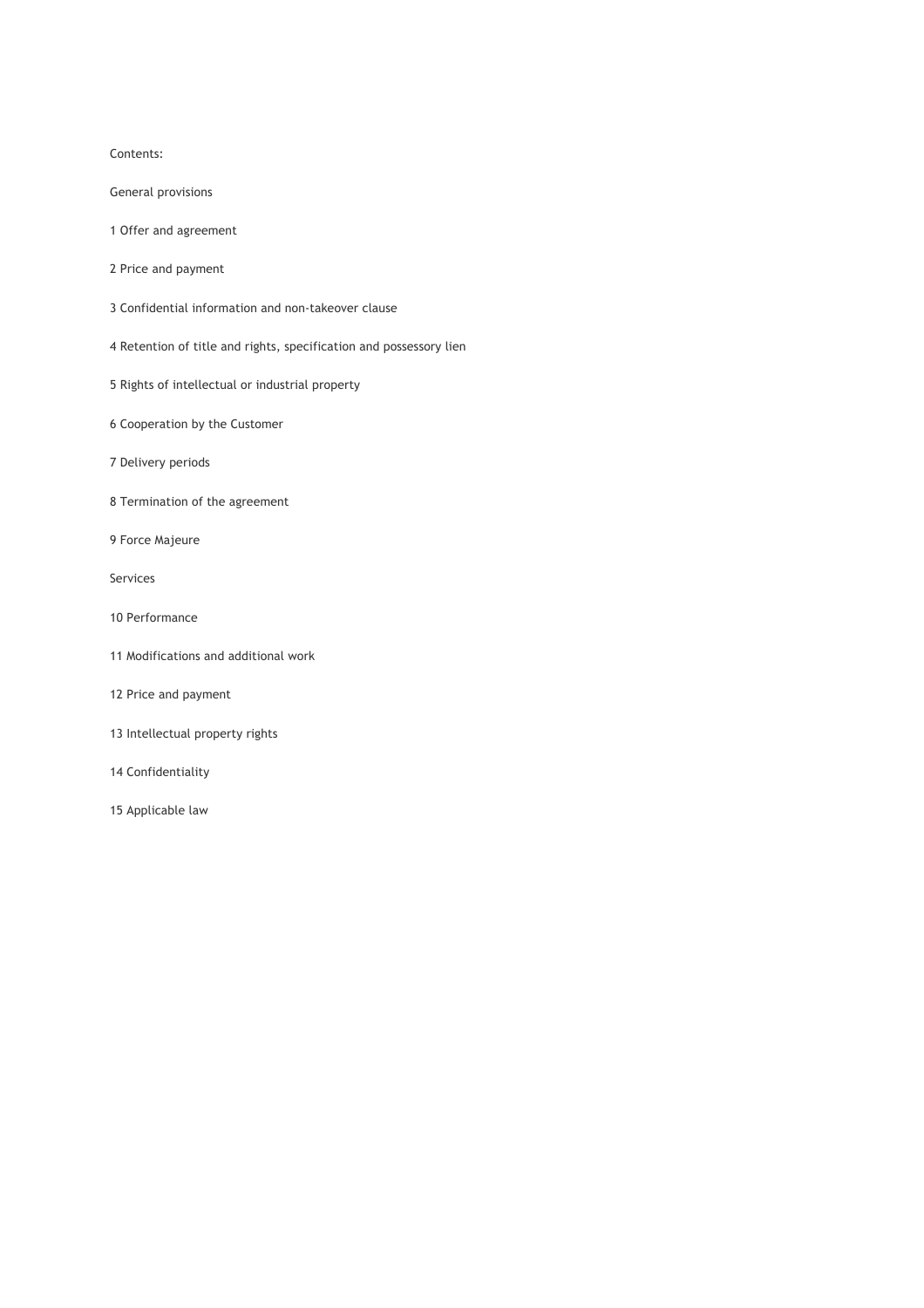Leveringsvoorwaarden en condities (Nederlandse versie)

Algemene bepalingen

- 1 Aanbieding en overeenkomst
- 2 Prijs en betaling
- 3 Vertrouwelijke informatie en niet-overname beding
- 4 Voorbehoud van eigendom en rechten, zaakvorming en retentie
- 5 Rechten van intellectuele of industriële eigendom
- 6 Medewerking door Cliënt
- 7 Leveringstermijnen
- 8 Beëindiging overeenkomst
- 9 Overmacht
- Dienstverlening
- 10 Uitvoering
- 11 Wijziging en meerwerk
- 12 Prijs en betaling
- 13 Intellectuele eigendomsrechten
- 14 Geheimhouding
- 15 Toepasselijk recht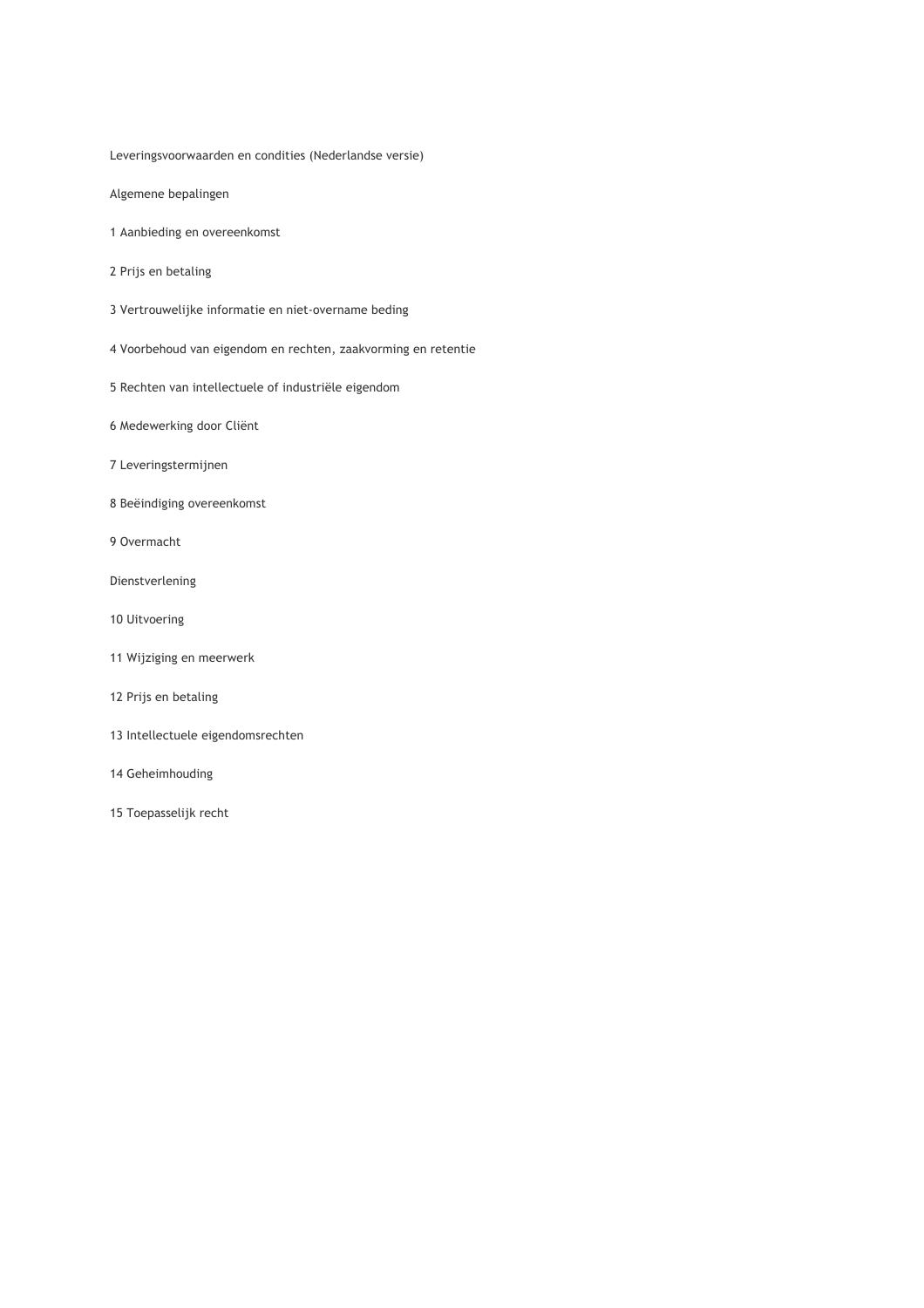## **Terms of delivery and conditions (English version)**

These General Terms and Conditions (hereinafter to be referred to as the "General Terms and Conditions") shall apply to all legal relationships between 1nspiring having its registered office and/or principal place of business in Haarlem the Netherlands and the companies pertaining thereto (within the meaning of Article 2:24a and/or c of the Netherlands Civil Code), also when these companies do not use the name of "1nspiring" in their trade names, (hereinafter to be referred to as "1nspiring") and its other parties (hereinafter to be referred to as "Customer"). A copy of these General Terms and Conditions will be sent free at the Customer's request.

# **General provisions**

## **1 Offer and agreement**

1.1 These General Terms and Conditions shall apply to all offers, legal relationships and agreements under which 1nspiring provides goods and/or services of whatever nature to the Customer, also if these goods or services are not specified (in detail) in these terms and conditions. Deviations from and additions to these General Terms and Conditions shall only be valid if they have been explicitly agreed in writing.

1.2 If and in so far as 1nspiring supplies services of third parties indirectly, these services shall be subject to the terms and conditions of these third parties if the Customer has been informed in writing by 1nspiring that it concerns services of third parties, or if the Customer has been informed thereof in any other manner, replacing the provisions in these terms and conditions deviating therefrom. The Customer shall accept the terms and conditions of third parties as referred to above. These terms and conditions shall be open for inspection by the Customer at the office of 1nspiring, and 1nspiring will send these to the Customer at the request of the Customer. If and in so far as the terms and conditions of third parties as referred to above should be deemed not to apply to the relationship between the Customer and 1nspiring on any ground whatsoever, or if these terms and conditions should be declared inapplicable on any ground whatsoever, the provisions of these terms and conditions shall apply.

1.3 All offers and other statements made by 1nspiring shall be without obligation, unless 1nspiring has explicitly indicated otherwise in its offer in writing.

1.4 The Customer shall vouch for the correctness and completeness of the measurements, requirements, specifications of the performance and other particulars supplied by the Customer or in the name of the Customer to 1nspiring, based on which 1nspiring prepares its offer.

1.5 The application of the Customer's purchase conditions or other terms and conditions shall be explicitly rejected.

1.6 If any provision of these General Terms and Conditions is null and void or annulled, the other provisions of these General Terms and Conditions shall remain in full force, and 1nspiring and the Customer shall enter into consultation to agree on new provisions replacing the annulled provisions or the provisions which are null and void, whereby the purpose and the purport of the annulled provision or the provisions which is null and void shall be observed in every respect possible. These General Terms and Conditions are a translation of the Dutch version that has been filed at the Court of Amsterdam, the Netherlands. In case of any indistinctness between these General Terms and Conditions and the Dutch version of these General Terms and conditions the latter shall prevail.

1.7 1nspiring shall at all times be entitled to impose (additional) requirements on communication between the Parties or the performance of juristic acts by e-mail.

#### **2 Price and payment**

2.1 All prices shall be exclusive of turnover tax (VAT) and other levies imposed by the government. 1nspiring shall establish the rates and prices for the activities to be performed, the services to be provided and the goods to be supplied by it.

2.2 In the case of an agreement containing amounts periodically becoming due by the Customer, 1nspiring shall be entitled to adjust the valid rates and prices by way of written announcement and at least three months' notice.

2.3 1nspiring shall at all times be entitled to adjust, by way of a written announcement to the Customer, the prices and rates agreed for performances to be delivered by it in accordance with the planning related thereto or, as the case may be, the agreement, at a time which is at least three months later than the day of the said announcement.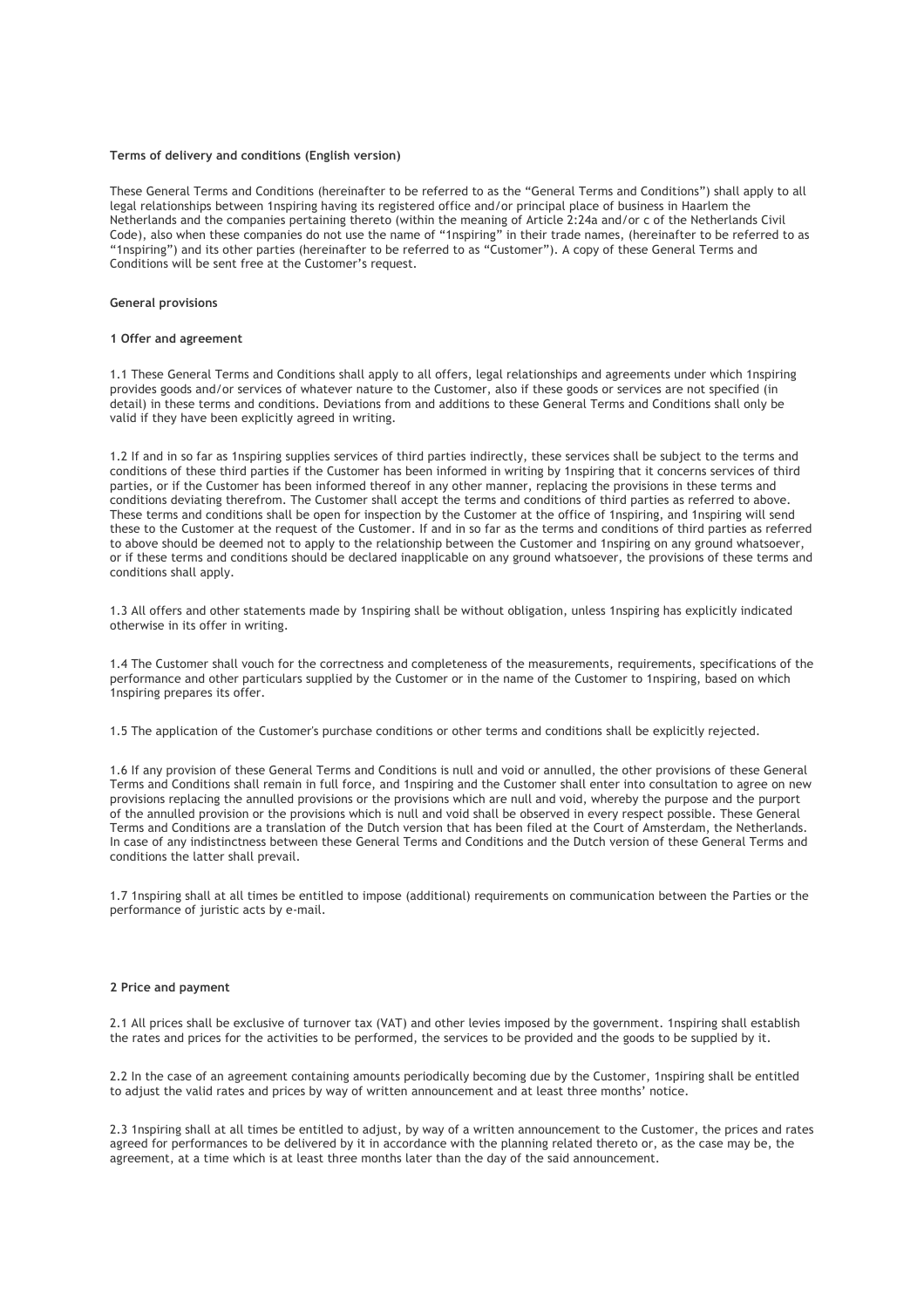2.4 If the Customer does not wish to agree to an adjustment announced by 1nspiring of the prices and rates as referred to in Article 2.2 or 2.3, the Customer shall be entitled to terminate the agreement in writing by the effective date of the said price or rate adjustment, and within seven days following the announcement as referred to in these articles, provided this price or rate adjustment implies an increase by more than 15%.

2.5 All invoices shall be paid by the Customer in accordance with the terms of payment as stated on the invoice. In the absence of any specific terms, the Customer shall pay invoices concerning the delivery of standard products such as equipment and standard software within 15 days from invoice date, while invoices concerning services provided shall be paid within thirty days from invoice date.

2.6 If the Customer fails to pay the amounts due within the term agreed, the Customer shall be due for statutory interest on the amount still due, without any warning or proof of default being required. If, following a warning or proof of default, the Customer persists in its failure to pay the claim, the claim can be passed on for collection, in which case the Customer shall also be obliged to pay all extrajudicial and judicial costs in addition to the total amount then due, including thereunder all costs charged by external experts in addition to the costs established judicially, and relating to the collection of this claim or the exercise of a right in any other manner, the amount of which to be established at at least 15% of the total amount. In addition, the Customer shall be due for the costs incurred by 1nspiring for unsuccessful mediation if the Customer should be found at fault by court order, in whole or in part.

2.7 Before executing the agreement or continuing to perform under the agreement, 1nspiring shall at all times be entitled to demand the security deemed sufficient by it – such as a down payment or a bank guarantee – to ensure that the Customer complies with its obligations (of payment), even if this implies transgression of terms and/or times of delivery. Refusal on the part of the Customer to furnish the security demanded shall entitle 1nspiring to rescind the agreement, in whole or in part, by issuing a written declaration, without prejudice to the right of 1nspiring to compensation of all forms of damage suffered by it on account thereof. If and as soon as the Customer transgresses the credit limit set by the credit insurance company of 1nspiring, or the cover on the part of the insurance party has lapsed owing to the age of the invoices still due by the Customer, 1nspiring shall be entitled to rescind the agreement in whole or in part by issuing a written declaration, without prejudice to the right of 1nspiring to compensation of all forms of damage suffered by it as a result. Rescission on grounds of the provisions of this article does not release the Customer from its obligation to pay the activities, services and goods delivered until the date of rescission.

# **3 Confidential information and non-takeover clause**

3.1 Each of the Parties warrants that all of the information received by the Other Party, which is confidential in nature, shall remain secret, unless a legal obligation mandates disclosure of that information. The Party receiving the confidential information shall only use it for the purpose for which it has been provided. Information shall in any event be considered confidential if it is designated by either of the Parties as such.

3.2 During the term of the agreement and for one year after it is terminated, each of the Parties shall not, unless it receives prior written permission from the other Party, take on employees of the other party who were involved in executing the agreement, or otherwise have these employees work for it, either directly or indirectly, unless it has obtained written permission given there to by the other party.

3.3 The Customer shall indemnify 1nspiring against claims by persons whose personal data has been recorded or processed in connection with a register of persons maintained by the Customer or for which the Customer is responsible under law or otherwise, unless the Customer proves that the facts underlying the claim are solely imputable to 1nspiring.

## **4 Retention of title and rights, specification and possessory lien**

4.1 All objects delivered to the Customer shall remain the property of 1nspiring until all amounts owed by the Customer for the objects delivered or to be delivered or work performed or to be performed under the agreement, as well as all other amounts owed by the Customer due to failure to comply with its payment obligations, have been paid in full to 1nspiring. A Customer acting as a reseller may sell and re-deliver all items subject to the retention of title of 1nspiring, in so far as this is common in connection with its normal business operations. If the Customer creates a new object wholly or partly from the objects delivered by 1nspiring, the Customer shall create that object solely for 1nspiring, and the Customer shall hold the newly created object for 1nspiring until the Customer has paid all amounts owed under the agreement; in that event, 1nspiring shall possess all rights as the owner of the newly created object until the time the Customer makes full payment.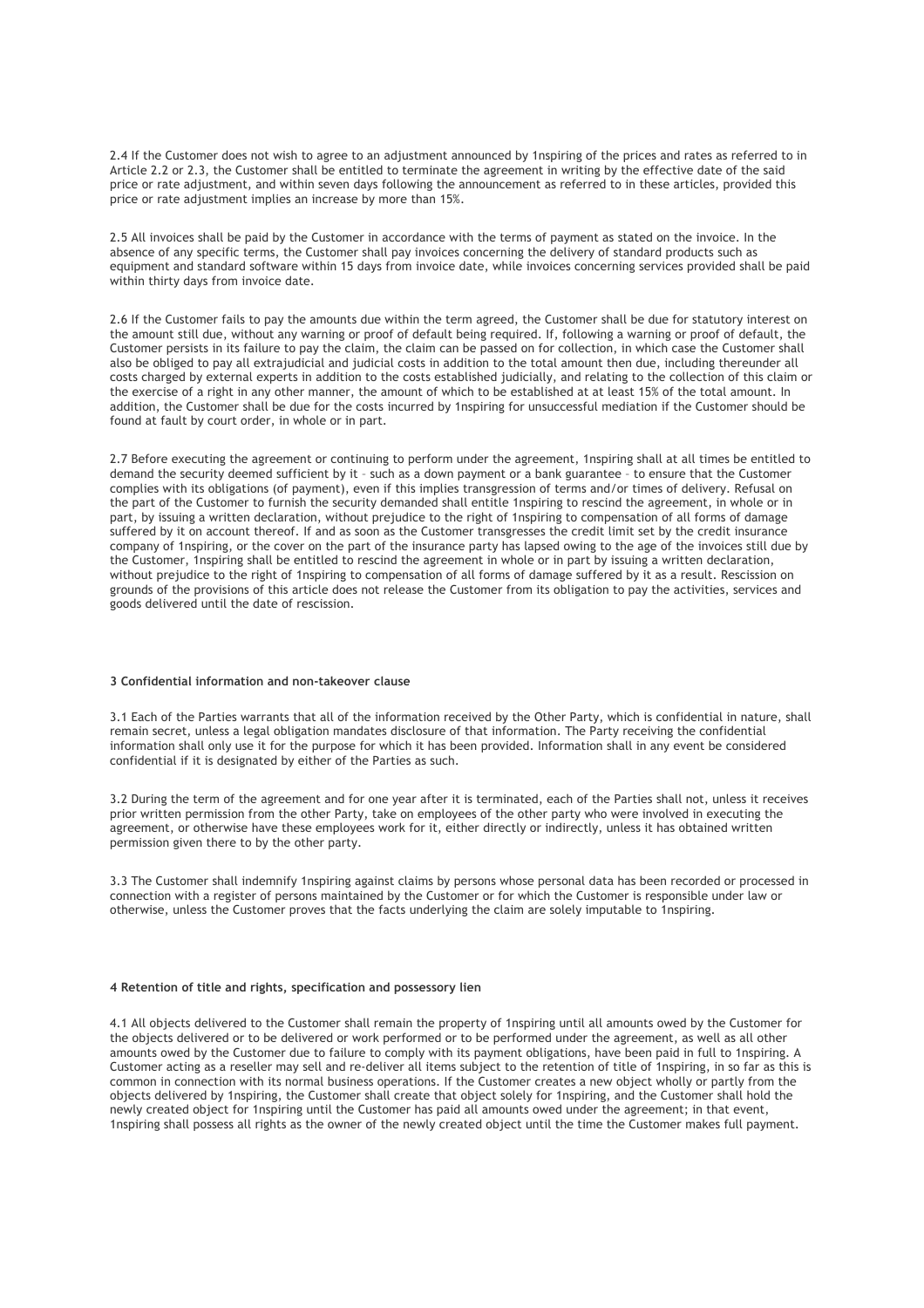4.2 As the occasion arises, rights shall always be granted or transferred to the Customer on the condition that the Customer pay the agreed fees fully and in a timely manner.

4.3 Notwithstanding any delivery obligation, 1nspiring may maintain possession of the objects, products, proprietary rights, information, documents, databases and interim or other results of 1nspiring's services which have been received or generated in connection with the agreement, until the Customer has paid all amounts owed to 1nspiring.

## **5 Rights of intellectual or industrial property**

5.1 All rights of intellectual and industrial property pertaining to software, websites, databases, equipment or other materials developed or provided under the Agreement, such as analyses, designs, documentation, reports, offers, as well as preparatory materials in that regard, shall be held solely by 1nspiring, its licensors or its suppliers. The Customer shall only acquire the rights of use explicitly granted in these Terms and Conditions and by law. Any other or more extensive right of the Customer to reproduce software, websites, databases or other materials shall be excluded. A right of use to which the Customer is entitled shall be non-exclusive and non-transferable to third parties.

5.2 If, in deviation from Article 6.1, 1nspiring is prepared to undertake to transfer an intellectual or industrial property right, such an obligation may only be entered into explicitly and in writing. If the Parties explicitly agree in writing that intellectual or industrial property rights regarding software, websites, databases, equipment or other materials specifically developed for the Customer shall be transferred to the Customer, this shall not affect 1nspiring's right to apply and to use, either for itself or for third parties, the parts, general principles, ideas, designs, documentation, works, programming languages and the like underlying that development, without any limitation on other purposes. Nor shall a transfer of intellectual or industrial property rights affect 1nspiring's right to undertake product or, as the case may be, service developments either for itself or third parties which are similar to those done or to be done for the Customer.

5.3 The Customer shall not be allowed to remove from the software, websites, databases, equipment or materials any designation concerning the confidential nature or concerning the relating copyrights, trademarks, business names or other intellectual or industrial property rights, or to modify these.

5.4 1nspiring shall be allowed to take technical measures to protect the software or with a view to agreed restrictions in the duration of the right to use the software. The Customer shall not be allowed to remove or evade such a technical measure. If security measures result in the Customer being unable to make a back-up copy of software, 1nspiring shall provide the Customer with a back-up copy upon request.

5.5 Unless 1nspiring provides a back-up copy of the software to the Customer, the Customer may make one back-up copy of the software, which may only be used to protect against involuntary loss of possession or damage. The back-up copy may only be installed after involuntary loss of possession or damage. A back-up copy must have the same labels and copyright designations as are present on the original version (see Article 6.3).

5.6 Subject to the other provisions of these General Terms and Conditions, the Customer shall be entitled to correct errors in software provided to it if such is necessary for the intended use of the software. In these General Terms and Conditions, "errors" shall mean a substantial failure to meet the functional or technical specifications stated in writing by 1nspiring and, in the case of custom-made software and websites, the functional or technical specifications explicitly agreed between the Parties in writing. An error shall only exist if the Customer can prove it and if it can be reproduced. The Customer shall be obliged to notify 1nspiring of errors immediately.

5.7 The Customer warrants that there are no third-party rights which are inconsistent with providing 1nspiring with equipment, software, materials intended for websites (visual material, text, music, domain names, logos etc.), databases, or other materials, including draft material, intended for use, adaptation, installation or incorporation (for example, in a website). The Customer shall indemnify 1nspiring against any action based on the claim that such provision, use, adaptation, installation or incorporation infringes a third-party right.

### **6 Cooperation by the Customer**

6.1 The Customer shall always furnish 1nspiring in a timely manner with all data or information which is useful and necessary to execute the Agreement properly and provide full cooperation, including furnishing access to its buildings. If the Customer utilises its own employees in cooperating in the execution of the Agreement, these employees shall possess the necessary know-how, experience, abilities and qualities.

6.2 If the Customer does not provide 1nspiring with the data, equipment, software or employees necessary to execute the Agreement, or does not provide these in a timely manner or in accordance with the agreements made, or if the Customer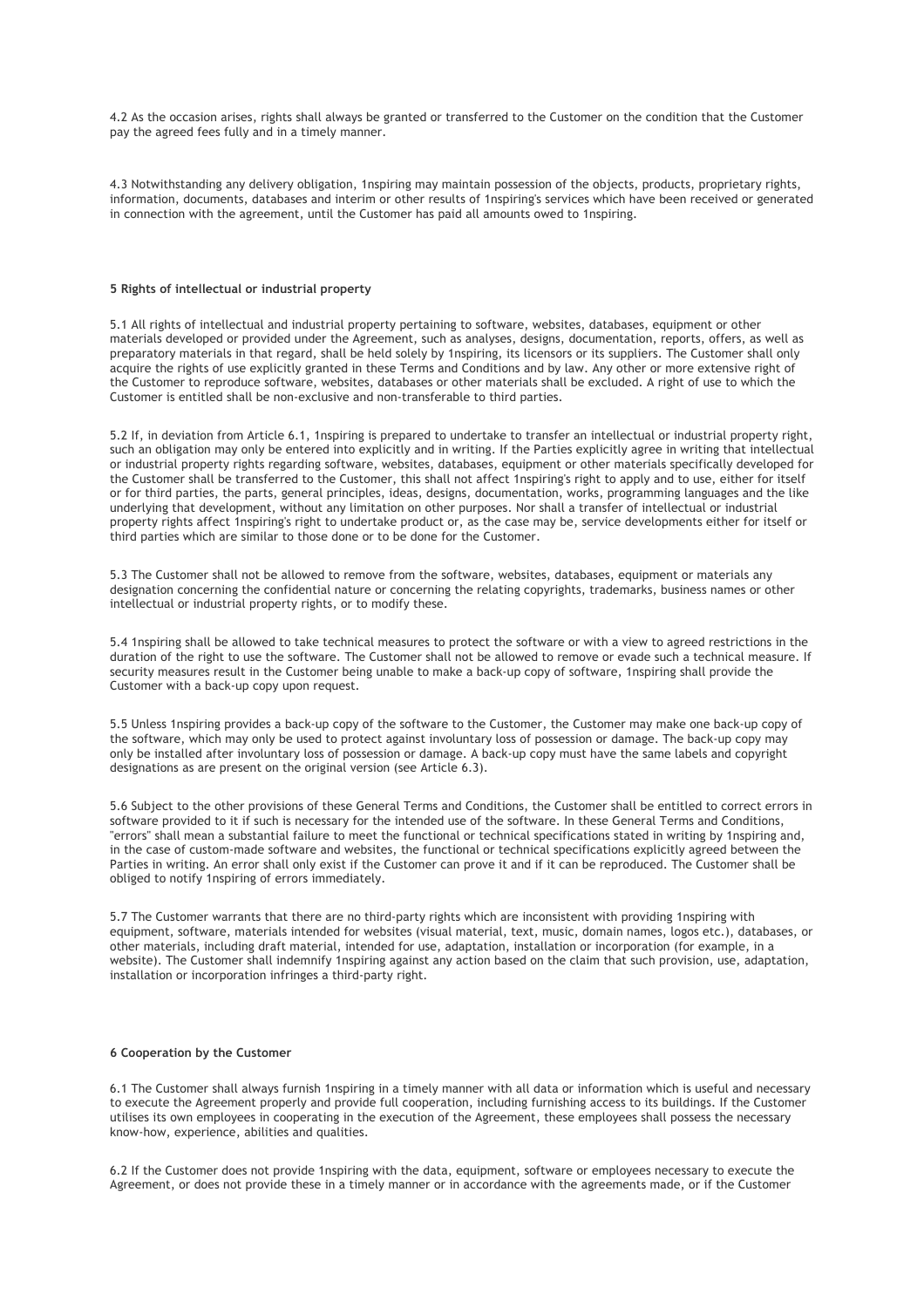otherwise does not fulfil its obligations, 1nspiring shall be entitled to suspend execution of the Agreement in whole or in part, and it shall be entitled to charge the ensuing expenses in accordance with its usual rates, all of this without prejudice to 1nspiring's right to exercise any other legal right.

6.3 The Customer shall allow 1nspiring in anticipation to issue publications about the services of 1nspiring that have been chosen by the Customer, the nature thereof and the Customer's identity, or to record these in commercially confidential documents. Upon preceding written permission by the Customer, 1nspiring shall be allowed to publish information about the performances delivered and to describe in outline the grounds on which the Customer decided to choose the services and products of 1nspiring and the resulting advantages for the Customer and to publish the above.

# **7 Delivery periods**

7.1 All delivery and other periods stated or agreed by 1nspiring have, to the best of its knowledge, been determined based on data known to 1nspiring when it entered into the Agreement. 1nspiring shall properly exert its best efforts to observe agreed delivery and other periods as much as possible. The mere fact that a stated or agreed delivery or other period has been exceeded shall not cause 1nspiring to be in default. In all cases, hence, even if the Parties have explicitly agreed on a firm date in writing, 1nspiring shall not be in default because of a time period being exceeded until the Customer has provided it with a written notice of default. 1nspiring shall not be bound by firm or non-firm delivery or other periods which can no longer be met on account of circumstances beyond its control which have occurred after the Agreement was concluded. Nor shall 1nspiring be bound by firm or non-firm delivery periods if the Parties have agreed to modify the substance or scope of the Agreement (additional work, change in specifications etc.). If any period threatens to be exceeded, 1nspiring and Customer shall consult with each other as soon as possible.

### **8 Termination of the agreement**

8.1 Each of the Parties shall only be entitled to rescind the Agreement if the Other Party imputably fails to perform material obligations under the Agreement - in all cases, after having received a proper written notice of default which is as detailed as possible and in which it has been given a reasonable time period to remedy the breach.

8.2 If an agreement which, by its nature and substance, will not end when certain conditions, acts or the like are fulfilled, has been entered into for an indefinite period of time, each of the Parties may terminate the Agreement by written notice after proper consultation and with a statement of reasons. If the Parties have not agreed on an explicit notice period, a reasonable notice period must be observed in terminating the Agreement. The Parties shall never be liable for damages for terminating the Agreement.

8.3 In deviation from what has been provided for by statute in this regard through directory law, the Customer may only terminate the agreement between parties in the cases provided for in these Terms and Conditions.

8.4 Each of the Parties may partly or completely terminate the Agreement in writing with immediate effect and without a notice of default if the Other Party is granted a provisional or non-provisional suspension of payments, if a petition for liquidation is filed with regard to the Other Party or if the Other Party's business is wound up or terminated for reasons other than a business reconstruction or merger. 1nspiring shall never be obliged on account of this termination to refund funds already received or to pay damages. In the event of the Customer's liquidation, the right to use software provided to the Customer shall be extinguished by law.

#### **9 Force Majeure**

9.1 Neither of the parties shall be obliged to comply with any obligation if it is prevented from doing so on account of force majeure. If 1nspiring is unable to comply with its obligations or is prevented from doing so in a timely or proper manner on account of a cause that cannot be imputed to it, including thereunder but not limited to, illness of its employees, defects in the computer network and other interruptions in the normal course of affairs of its business, the said obligations shall be suspended until the moment 1nspiring is again able to comply with these in the manner agreed on, without 1nspiring falling in default with regard to the compliance with its obligations and without being obliged to pay any compensation for damage. Force majeure shall moreover include all provisions relating thereto by law and case law, as well as each circumstance 1nspiring could not or was not required to account for at the time of the agreement being entered into, and on account whereof normal performance of the agreement cannot in reason be expected by the Customer, such as war, threat of war or acts of war, riots, sabotage, floods, earthquakes, fire, office occupation, strikes and (amended) measures or orders of government. Force majeure shall furthermore imply the force majeure of suppliers of 1nspiring, improper compliance with obligations by suppliers assigned by the Customer to 1nspiring, as well as defective objects, materials and third-party software the use of which has been prescribed by the Customer to 1nspiring.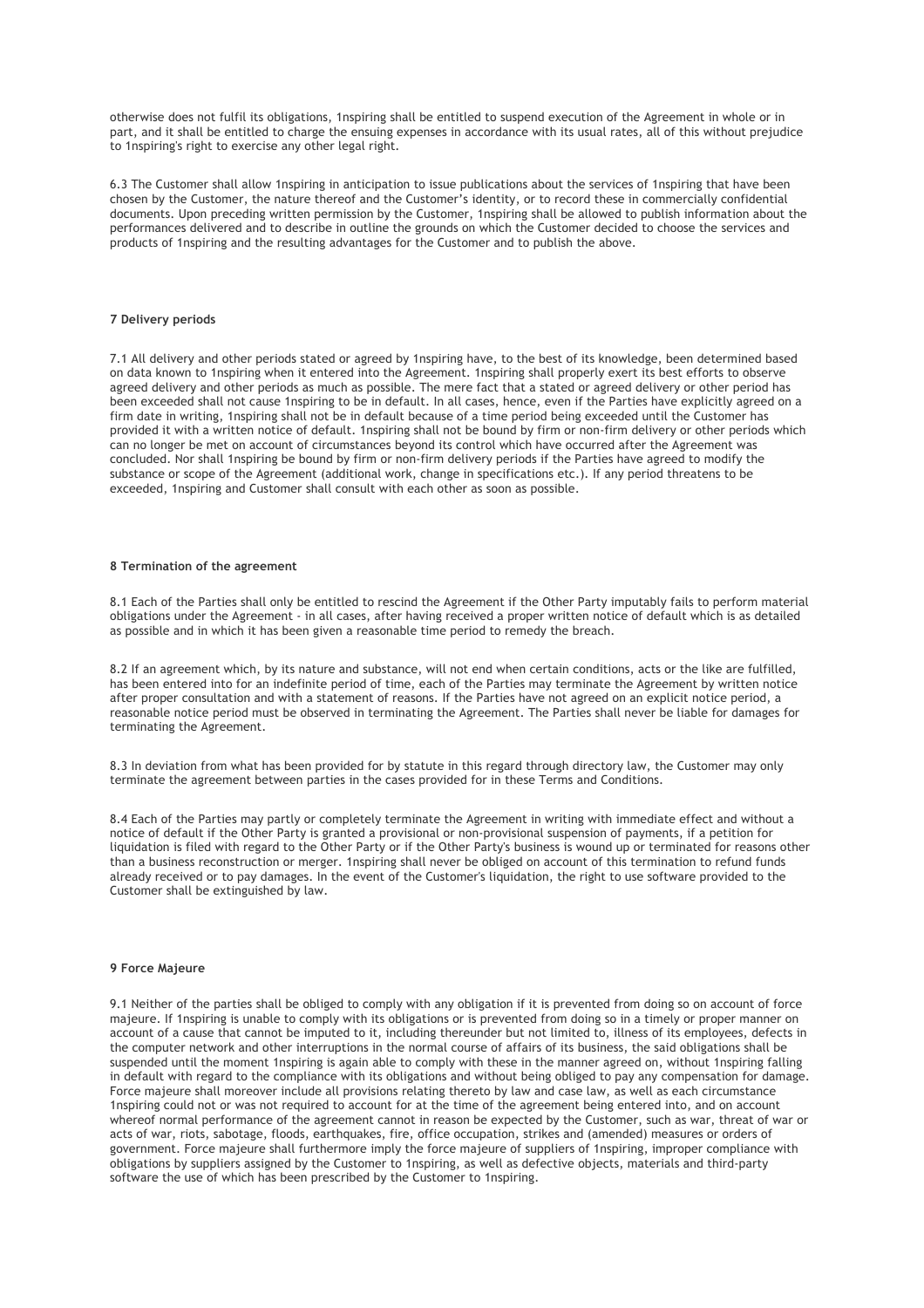9.2 If a situation of force majeure has lasted for more than 90 days, the Parties shall be entitled to terminate the Agreement by rescinding it in writing. What has already been performed pursuant to the Agreement shall in that case be settled proportionately, without the Parties otherwise owing each other anything

# **Services**

In addition to the general provisions in these General Terms and Conditions, the provisions set forth in this chapter "Services" shall apply if 1nspiring provides services such as advice, applicability studies, consultancy, schooling, courses, training sessions, support, secondment, hosting, design, development and implementation or management.

# **10 Performance**

10.1 1nspiring shall exert itself to the best of its ability to perform the services with care, and, where appropriate, according to arrangements and procedures agreed upon in writing with the Customer. All services of 1nspiring shall be performed on the basis of an obligation to perform to the best of one's ability, unless and in so far as a result has been promised explicitly by 1nspiring in the written agreement, and the result concerned has moreover been sufficiently defined. Arrangements, if any, concerning service levels shall always and exclusively be agreed on explicitly and in writing.

10.2 If it has been agreed on for services to be provided in phases, 1nspiring shall be entitled to postpone commencement of the services relating to a certain phase until the Customer has approved of the results of the preceding phase in writing.

10.3 Only if this has been explicitly agreed on in writing shall 1nspiring be obliged to follow instructions given by the Customer in a timely and responsible manner, during the performance of the services. 1nspiring shall not be obliged to follow instructions modifying or complementing the contents or scope of the service performance agreed on; if such instructions are nonetheless complied with, the work concerned shall be paid in accordance with Article 15.

10.4 If a service agreement has been entered into with a view to performance by a certain person, 1nspiring shall at all times be entitled to replace this person by one or more other persons possessing the same qualities, following consultation with the Customer.

10.5 In the absence of an invoicing scheme explicitly agreed on, all amounts concerning services performed by 1nspiring shall be payable in arrear, once per calendar month.

# **11 Modifications and additional work**

11.1 If, at the request of or with prior consent from the Customer, 1nspiring has performed work or rendered other performance which goes beyond the substance or scope of the agreed services, the Customer shall pay for that work or performance according to 1nspiring's usual rates. Expanding or modifying a system analysis, a design or specifications shall also constitute additional work. 1nspiring shall never be obliged to satisfy such a request, and it may require that a separate written agreement be concluded to this end.

11.2 The Customer accepts that work or performance as referred to in Article 15.1 may affect the agreed or expected time of completion of the services and the mutual responsibilities of the Customer and Supplier. The fact that additional work (or the demand for it) arises during execution of the Agreement shall never be a ground for the Customer to rescind or terminate the Agreement.

11.3 In so far as a set price has been agreed for the services, 1nspiring shall, upon request, inform the Customer in writing in advance about the financial consequences of the said additional work or performance.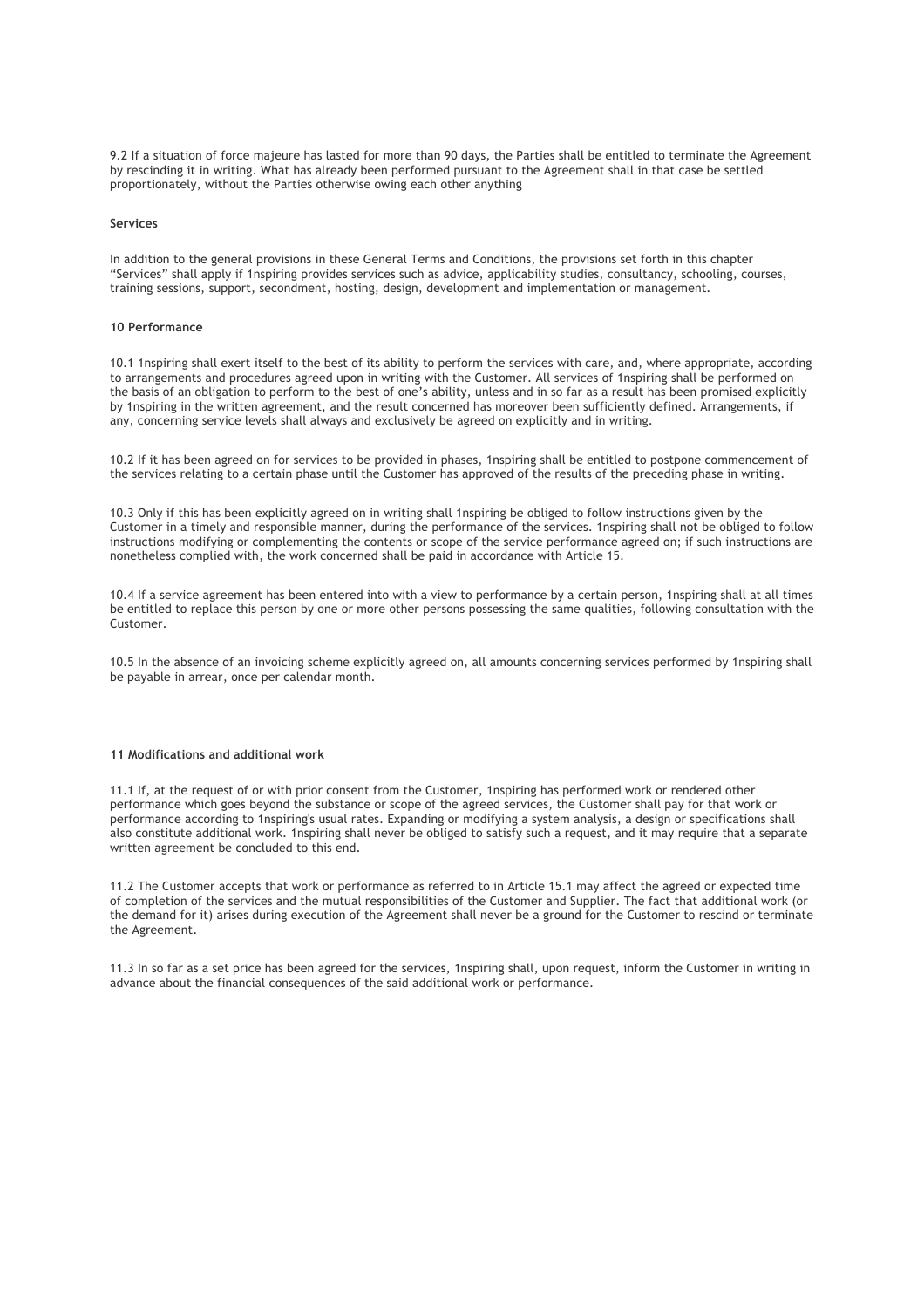# **12 Price and payment**

12.1 The rates charged for the Operations shall invariably be agreed between 1nspiring and the Customer per separate Order, and shall be stated in the Order Confirmation.

12.2 If the nature of the Operations such permit, Overtime shall as much as possible be compensated for by way of "time for time", including thereunder the Rate increases.

12.3 1nspiring shall invoice the Customer at monthly intervals, unless stated otherwise in the Order Confirmation.

12.4 All amounts stated shall at all times be exclusive of VAT, and shall include travelling costs and travelling hours of the Employee(s) to the location of employment agreed on, unless otherwise agreed and recorded in the Order Confirmation. Travelling costs as well as accommodation costs incurred on behalf of the Customer, other than the normal costs of travelling to the location of employment agreed on, shall be charged in addition by 1nspiring to the Customer.

12.5 The Customer shall pay 1nspiring within 30 days from invoice date.

### **13 Intellectual property rights**

13.1 The property rights, including thereunder copyright and rights of industrial and intellectual property, with regard to software, if and in so far as this was developed by 1nspiring for the specific and sole use by the Customer, shall be transferred to the Customer after all payments owed to 1nspiring with regard to the Project have been received by 1nspiring. All other rights shall remain with 1nspiring.

# **14 Confidentiality**

14.1 For the duration of the Project and after termination thereof, 1nspiring shall take reasonable measures to retain confidentiality with regard to all information that has been indicated by the Customer to 1nspiring as being confidential, or the confidential nature whereof should be reasonably known to 1nspiring. If applicable, a declaration of confidentiality in use with the Customer can be signed by the Employee(s) before commencement of the Order, after written permission of 1nspiring.

### **15 Applicable law**

15.1 The law of the Netherlands shall govern the Agreements between 1nspiring and the Customer.

15.2 Disputes that should arise between 1nspiring and the Customer in connection with an Agreement concluded between 1nspiring and the Customer, or in connection with further agreements which arise under this shall be settled by the competent Court in Amsterdam.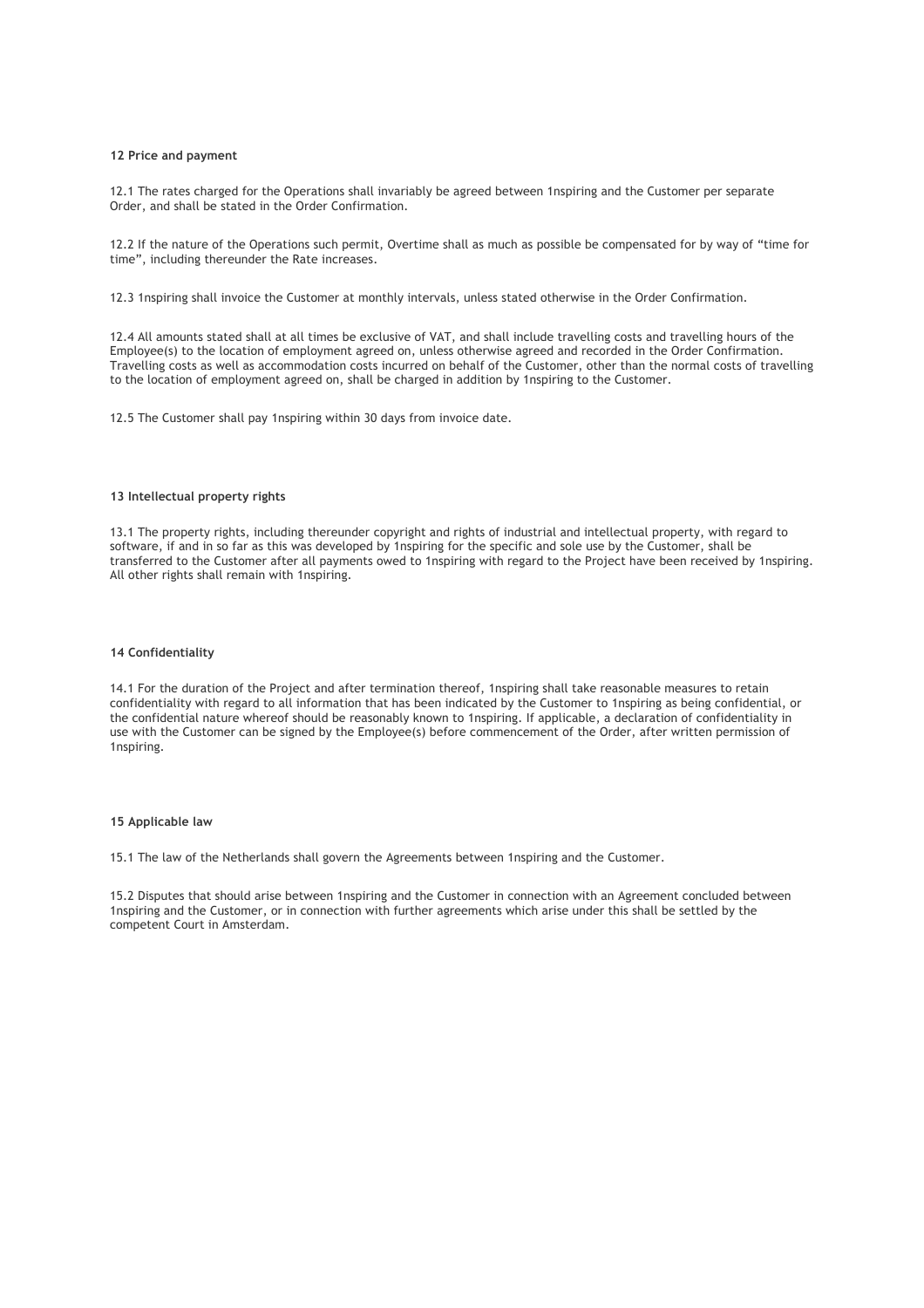#### **Leveringsvoorwaarden en condities (Nederlandse versie)**

Op alle rechtsverhoudingen tussen 1nspiring gevestigd en/of kantoorhoudend te Haarlem en daartoe behorende ondernemingen (in de zin van artikel 2:24a en/of c BW), ook als deze ondernemingen de naam "1nspiring" niet in hun handelsnaam voeren, (verder te noemen "1nspiring") en haar wederpartijen (verder te noemen "Cliënt") zijn deze Algemene Voorwaarden (verder te noemen "Algemene Voorwaarden") van toepassing. Een exemplaar van deze Algemene Voorwaarden wordt op aanvraag van de Cliënt kosteloos toegezonden.

## **Algemene bepalingen**

## **1 Aanbieding en overeenkomst**

1.1 Deze Algemene Voorwaarden zijn van toepassing op alle aanbiedingen, rechtsbetrekkingen en overeenkomsten waarbij 1nspiring goederen en/of diensten van welke aard ook aan Cliënt levert, ook indien deze goederen of diensten niet (nader) in deze voorwaarden zijn omschreven. Afwijkingen en aanvullingen op deze Algemene Voorwaarden zijn slechts geldig indien deze uitdrukkelijk en schriftelijk zijn overeengekomen.

1.2 Indien en voor zover 1nspiring diensten van derden middellijk levert, zullen, mits door 1nspiring schriftelijk aan Cliënt is meegedeeld dat het om diensten van derden gaat of indien dat anderszins kenbaar is aan Cliënt, voor wat betreft die diensten de voorwaarden van die derden van toepassing zijn, met terzijdestelling van de daarvan afwijkende bepalingen in deze voorwaarden. Cliënt aanvaardt de bedoelde voorwaarden van derden. Deze voorwaarden liggen voor Cliënt ter inzage bij 1nspiring en 1nspiring zal deze aan Cliënt op zijn verzoek toezenden. Indien en voor zover de bedoelde voorwaarden van derden in de verhouding tussen Cliënt en 1nspiring om welke reden dan ook worden geacht niet van toepassing te zijn of buiten toepassing worden verklaard, geldt het bepaalde in deze voorwaarden.

1.3 Alle aanbiedingen en andere uitingen van 1nspiring zijn vrijblijvend, tenzij door 1nspiring in het aanbod schriftelijk uitdrukkelijk anders is aangegeven.

1.4 Cliënt staat in voor de juistheid en volledigheid van de door of namens hem aan 1nspiring opgegeven maten, eisen, specificaties van de prestatie en andere gegevens waarop 1nspiring haar aanbieding baseert.

1.5 Toepasselijkheid van inkoop- of andere voorwaarden van Cliënt wordt uitdrukkelijk van de hand gewezen.

1.6 Indien enige bepaling van deze Algemene Voorwaarden nietig is of vernietigd wordt, zullen de overige bepalingen van deze Algemene Voorwaarden volledig van kracht blijven en zullen 1nspiring en Cliënt in overleg treden teneinde nieuwe bepalingen ter vervanging van de nietige danwel vernietigde bepalingen overeen te komen, waarbij zoveel mogelijk het doel en de strekking van de nietige danwel vernietigde bepaling in acht worden genomen.

1.7 1nspiring kan steeds (nadere) eisen stellen aan communicatie tussen partijen of het verrichten van rechtshandelingen per e-mail.

# **2 Prijs en betaling**

2.1 Alle prijzen zijn exclusief omzetbelasting (BTW) en andere heffingen welke van overheidswege worden opgelegd. 1nspiring stelt de tarieven en prijzen voor de door haar te verrichten werkzaamheden, te verlenen diensten en te leveren goederen vast.

2.2 In geval van een overeenkomst waarin sprake is van door Cliënt te betalen periodiek vervallende bedragen, geldt dat 1nspiring gerechtigd is door middel van een schriftelijke kennisgeving op een termijn van ten minste drie maanden de geldende prijzen en tarieven aan te passen.

2.3 1nspiring is in alle gevallen gerechtigd de overeengekomen prijzen en tarieven door middel van een schriftelijke kennisgeving aan Cliënt aan te passen voor prestaties die, volgens de desbetreffende planning dan wel volgens de overeenkomst, zullen worden geleverd op een tijdstip dat ten minste drie maanden na de datum van deze kennisgeving ligt.

2.4 Indien Cliënt niet akkoord wenst te gaan met een door 1nspiring kenbaar gemaakte aanpassing van prijzen en tarieven als bedoeld in artikel 2.2 of 2.3, is Cliënt gerechtigd binnen zeven werkdagen na de in die artikelen bedoelde kennisgeving de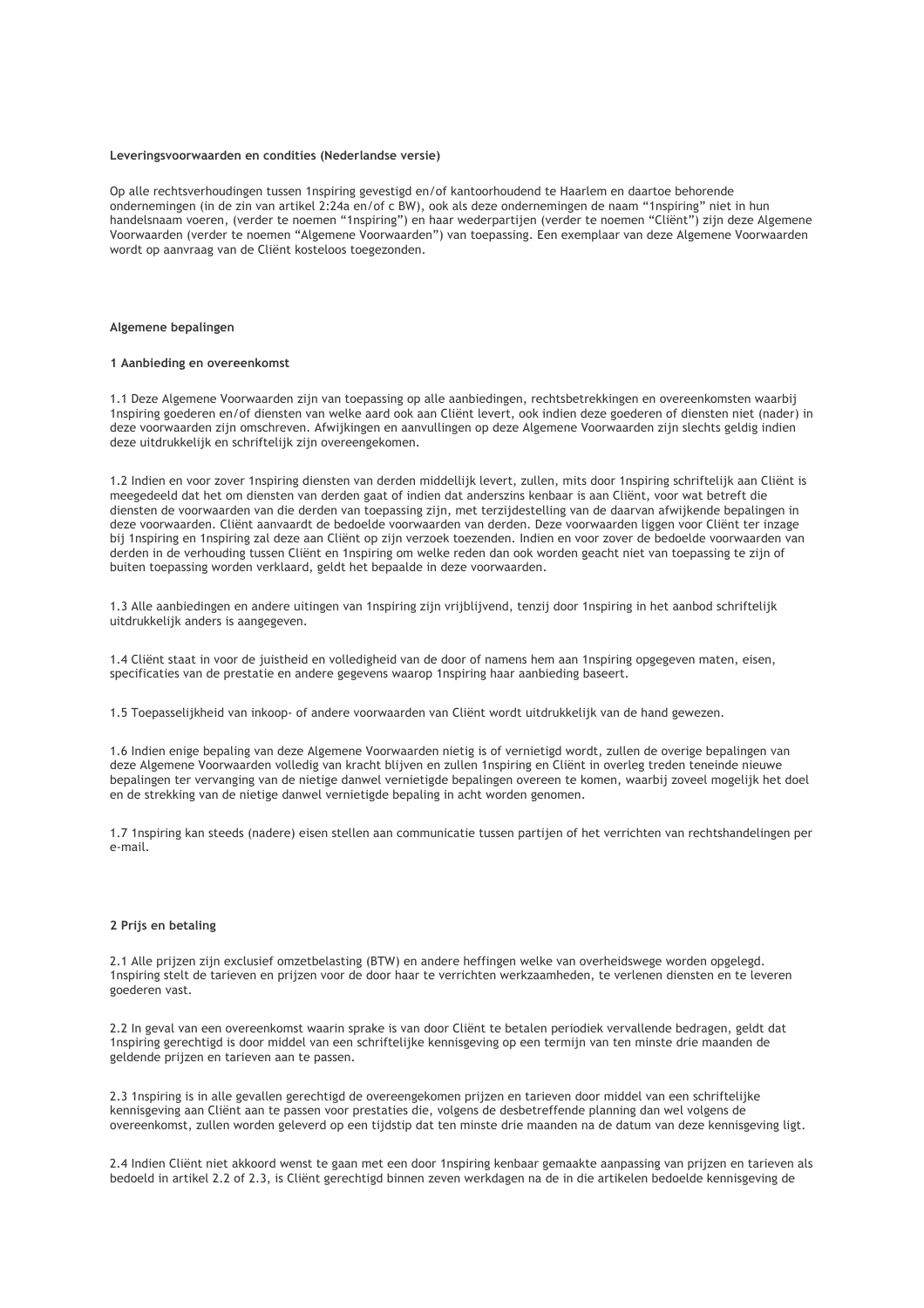overeenkomst schriftelijk op te zeggen tegen de in de kennisgeving van 1nspiring genoemde datum waarop de prijs- of tariefsaanpassing in werking zou treden indien de prijs- of tariefsaanpassing een verhoging betreft van meer dan 15%.

2.5 Alle facturen zullen door Cliënt worden betaald overeenkomstig de op de factuur vermelde betalingscondities. Bij gebreke van specifieke condities zal Cliënt facturen ten aanzien van de levering van standaardproducten en diensten, zoals apparatuur en standaard programmatuur, binnen 15 dagen na factuurdatum betalen en facturen ten aanzien van dienstverlening binnen dertig dagen na factuurdatum betalen.

2.6 Indien Cliënt de verschuldigde bedragen niet binnen de overeengekomen termijn betaalt, is Cliënt, zonder dat enige aanmaning of ingebrekestelling nodig is, over het openstaande bedrag de wettelijke rente verschuldigd. Indien Cliënt na aanmaning of ingebrekestelling nalatig blijft de vordering te voldoen, kan de vordering uit handen worden gegeven, in welk geval Cliënt naast het dan verschuldigde totale bedrag tevens gehouden zal zijn tot volledige vergoeding van buitengerechtelijke en gerechtelijke kosten, waaronder alle kosten berekend door externe deskundigen naast de in rechte vastgestelde kosten, verband houdende met de inning van deze vordering of van rechtsuitoefening anderszins, waarvan de hoogte wordt bepaald op minimaal 15% van het totale bedrag. Tevens is Cliënt de door 1nspiring gemaakte kosten van mislukte mediation verschuldigd indien Cliënt bij een gerechtelijk vonnis geheel of gedeeltelijk in het ongelijk wordt gesteld.

2.7 1nspiring is steeds gerechtigd om, alvorens zij uitvoering aan de overeenkomst geeft of met de nakoming van de overeenkomst voortgaat, naar haar oordeel voldoende zekerheid – bijvoorbeeld een aanbetaling of bankgarantie – voor de nakoming van de (betaling)verplichtingen van Cliënt te verlangen, ook indien dat betekent dat termijnen en/of levertijden worden overschreden. Weigering van Cliënt om de verlangde zekerheid te stellen, geeft 1nspiring het recht de overeenkomst door het uitbrengen van een schriftelijke verklaring geheel of gedeeltelijk te ontbinden, onverminderd het recht van 1nspiring op vergoeding van alle schade die zij dientengevolge lijdt. Indien en zodra Cliënt de kredietlimiet gesteld door de kredietverzekeraar van 1nspiring overschrijdt, dan wel de dekking door deze verzekeraar vervallen is vanwege de ouderdom van de openstaande facturen van Cliënt, heeft 1nspiring het recht de overeenkomst door het uitbrengen van een schriftelijke verklaring geheel of gedeeltelijk te ontbinden onverminderd het recht van 1nspiring op vergoeding van alle schade die zij dientengevolge lijdt. Ontbinding op grond van het bepaalde in dit artikel ontslaat Cliënt niet uit haar verplichting de tot de datum van ontbinding verrichte werkzaamheden, geleverde diensten en goederen te betalen.

#### **3 Vertrouwelijke informatie en niet-overname beding**

3.1 Elk der partijen gaat ermee akkoord dat alle voor en na het aangaan van de overeenkomst van de andere partij ontvangen informatie van vertrouwelijke aard geheim zal blijven, tenzij een wettelijke plicht openbaarmaking van die gegevens gebiedt. De partij die vertrouwelijke informatie ontvangt, zal deze slechts gebruiken voor het doel waarvoor deze verstrekt is. Informatie zal in ieder geval als vertrouwelijk worden beschouwd indien deze door een der partijen als zodanig is aangeduid.

3.2 Geen van de partijen zal gedurende de looptijd van de overeenkomst alsmede één jaar na beëindiging daarvan, medewerkers van de andere partij die betrokken zijn geweest bij de uitvoering van de overeenkomst, in dienst nemen dan wel anderszins, direct of indirect, voor zich laten werken, tenzij hij daartoe schriftelijke toestemming van de andere partij heeft.

3.3 Cliënt vrijwaart 1nspiring voor aanspraken van personen van wie persoonsgegevens zijn geregistreerd of worden verwerkt in het kader van een persoonsregistratie die door Cliënt wordt gehouden of waarvoor Cliënt uit hoofde van de wet anderszins verantwoordelijk is, tenzij Cliënt bewijst dat de feiten die aan de aanspraak ten grondslag liggen uitsluitend aan 1nspiring toerekenbaar zijn.

#### **4 Voorbehoud van eigendom en rechten, zaakvorming en retentie**

4.1 Alle aan Cliënt geleverde zaken blijven eigendom van 1nspiring totdat alle bedragen die Cliënt verschuldigd is voor de krachtens de overeenkomst geleverde of te leveren zaken of verrichte of te verrichten werkzaamheden, evenals alle overige bedragen die Cliënt wegens het tekortschieten in de betalingsverplichting verschuldigd is, volledig aan 1nspiring zijn voldaan. Een Cliënt die als wederverkoper optreedt, zal alle zaken die onderworpen zijn aan het eigendomsvoorbehoud van 1nspiring mogen verkopen en doorleveren voor zover dat gebruikelijk is in het kader van de normale uitoefening van zijn bedrijf. Indien Cliënt (mede) uit door 1nspiring geleverde zaken een nieuwe zaak vormt, vormt Cliënt die zaak slechts voor 1nspiring en houdt Cliënt de nieuw gevormde zaak voor 1nspiring totdat Cliënt alle uit hoofde van de overeenkomst verschuldigde bedragen heeft voldaan; 1nspiring heeft in dat geval tot het moment van volledige voldoening door Cliënt alle rechten als eigenaar van de nieuw gevormde zaak.

4.2 Rechten worden in voorkomend geval aan Cliënt steeds verleend of overgedragen onder de voorwaarde dat Cliënt de daarvoor overeengekomen vergoedingen tijdig en volledig betaalt.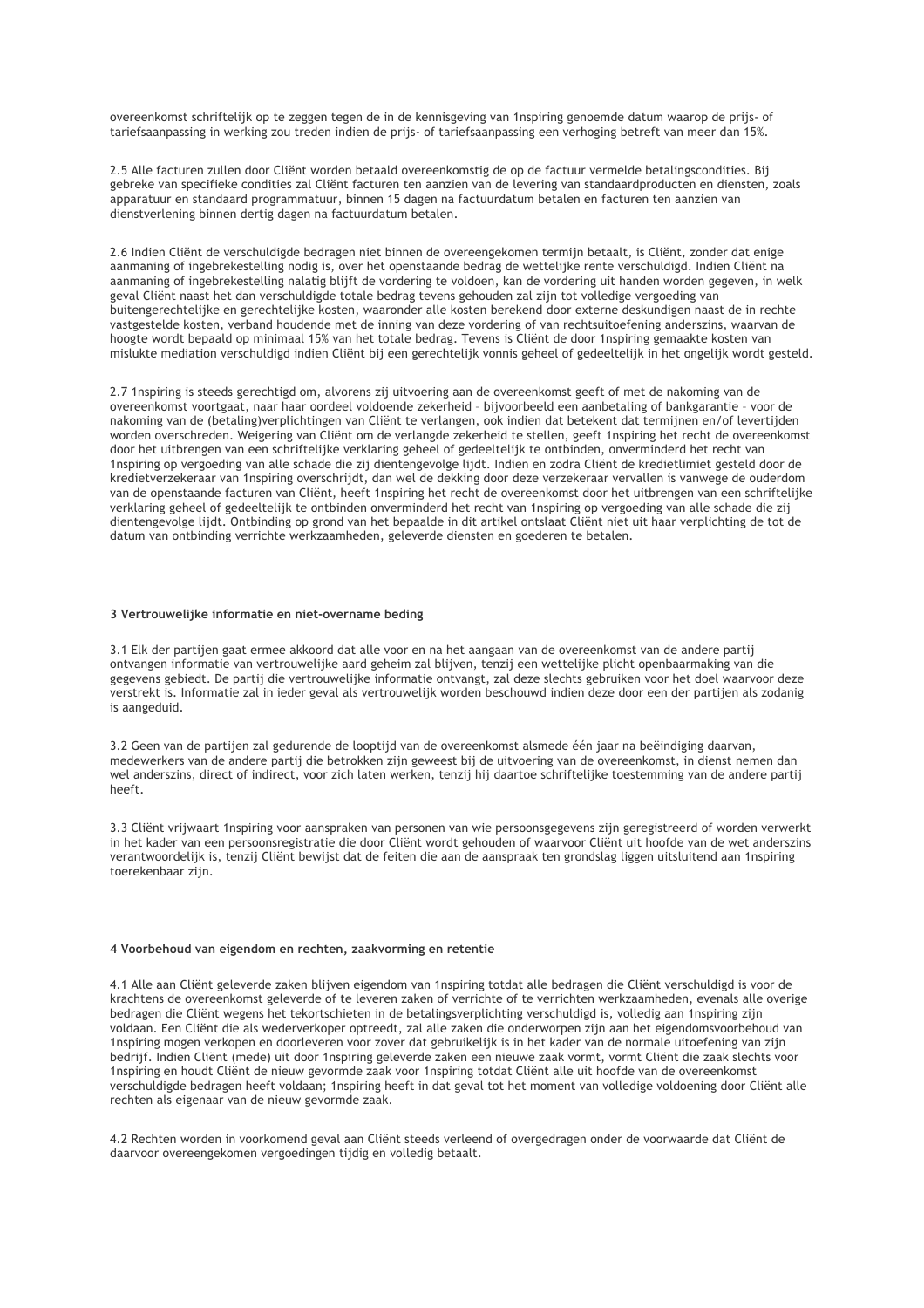4.3 1nspiring kan de in het kader van de overeenkomst ontvangen of gegenereerde zaken, producten, vermogensrechten, gegevens, documenten, databestanden en (tussen-)resultaten van de dienstverlening van 1nspiring onder zich houden, ondanks een bestaande verplichting tot afgifte, totdat Cliënt alle aan 1nspiring verschuldigde bedragen heeft betaald.

# **5 Rechten van intellectuele of industriële eigendom**

5.1 Alle rechten van intellectuele en industriële eigendom op de krachtens de overeenkomst ontwikkelde of ter beschikking gestelde programmatuur, websites, databestanden, apparatuur of andere materialen zoals analyses, ontwerpen, documentatie, rapporten, offertes, evenals voorbereidend materiaal daarvan, berusten uitsluitend bij 1nspiring, diens licentiegevers of diens toeleveranciers. Cliënt verkrijgt uitsluitend de gebruiksrechten die bij deze voorwaarden en de wet uitdrukkelijk worden toegekend. Ieder ander of verdergaand recht van Cliënt tot verveelvoudiging van programmatuur, websites, databestanden of andere materialen is uitgesloten. Een aan Cliënt toekomend recht tot gebruik is niet-exclusief en niet-overdraagbaar aan derden.

5.2 Indien in afwijking van artikel 5.1 1nspiring bereid is zich te verbinden tot overdracht van een recht van intellectuele of industriële eigendom, kan een zodanige verbintenis steeds slechts schriftelijk en uitdrukkelijk worden aangegaan. Indien partijen schriftelijk en uitdrukkelijk overeenkomen dat rechten van intellectuele of industriële eigendom ten aanzien van specifiek voor Cliënt ontwikkelde programmatuur, websites, databestanden, apparatuur of andere materialen, over zullen gaan op Cliënt, dan laat dit de bevoegdheid van 1nspiring onverlet om de aan die ontwikkeling ten grondslag liggende onderdelen, algemene beginselen, ideeën, ontwerpen, documentatie, werken, programmeertalen en dergelijke, zonder enige beperking voor andere doeleinden toe te passen en te exploiteren, hetzij voor zichzelf hetzij voor derden. Evenmin tast een overdracht van rechten van intellectuele of industriële eigendom het recht van 1nspiring aan om ten behoeve van zichzelf of derden producten en/of diensten te ontwikkelen die soortgelijk zijn aan die welke ten behoeve van Cliënt zijn of worden geleverd.

5.3 Het is Cliënt niet toegestaan enige aanduiding betreffende het vertrouwelijke karakter dan wel desbetreffende auteursrechten, merken, handelsnamen of andere rechten van intellectuele of industriële eigendom uit de programmatuur, websites, databestanden, apparatuur of materialen te verwijderen of te wijzigen.

5.4 Het is 1nspiring toegestaan technische maatregelen te nemen ter bescherming van de programmatuur of met het oog op overeengekomen beperkingen in de duur van het recht tot gebruik van de programmatuur. Het is Cliënt niet toegestaan een dergelijke technische maatregel te verwijderen of te ontwijken. Indien beveiligingsmaatregelen tot gevolg hebben dat Cliënt geen reservekopie van programmatuur kan maken, zal 1nspiring Cliënt desgevraagd een reservekopie ter beschikking stellen.

5.5 Tenzij 1nspiring een reservekopie van de programmatuur aan Cliënt ter beschikking stelt, mag Cliënt één reservekopie van de programmatuur maken, welke uitsluitend gebruikt mag worden ter bescherming tegen onvrijwillig bezitsverlies of beschadiging. Installatie van de reservekopie geschiedt slechts na onvrijwillig bezitsverlies of beschadiging. Een reservekopie dient te zijn voorzien van dezelfde labels en aanduidingen (zoals bedoeld in artikel 6.3) als aanwezig op het oorspronkelijke exemplaar.

5.6 Met inachtneming van de overige bepalingen van deze Algemene Voorwaarden is Cliënt gerechtigd tot verbetering van fouten in hem ter beschikking gestelde programmatuur als dat noodzakelijk is voor het met de programmatuur beoogde gebruik. Waar in deze Algemene Voorwaarden sprake is van 'fouten', wordt daaronder verstaan het substantieel niet voldoen aan de door 1nspiring schriftelijk kenbaar gemaakte functionele of technische specificaties en, ingeval van maatwerkprogrammatuur en websites, aan de tussen partijen schriftelijk uitdrukkelijk overeengekomen functionele of technische specificaties. Van een fout is alleen sprake indien Cliënt deze kan aantonen en indien deze reproduceerbaar is. Cliënt is gehouden van fouten onverwijld melding aan 1nspiring te maken.

5.7 Cliënt garandeert dat geen rechten van derden zich verzetten tegen beschikbaarstelling aan 1nspiring van apparatuur, programmatuur, voor websites bestemd materiaal (beeldmateriaal, tekst, muziek, domeinnamen, logo's etc.), databestanden, of andere materialen, waaronder ontwerpmateriaal, met het doel van gebruik, bewerking, installatie of incorporatie (bijv. in een website). Cliënt zal 1nspiring vrijwaren tegen elke actie die is gebaseerd op de bewering dat zodanig beschikbaar stellen, gebruiken, bewerken, installeren of incorporeren inbreuk maakt op enig recht van derden.

## **6 Medewerking door Cliënt**

6.1 Cliënt zal 1nspiring steeds tijdig alle voor een behoorlijke uitvoering van de overeenkomst nuttige en noodzakelijke gegevens of inlichtingen verschaffen en alle medewerking verlenen, waaronder het verstrekken van toegang tot zijn gebouwen. Indien Cliënt in het kader van het verlenen van medewerking aan de uitvoering van de overeenkomst eigen personeel inzet, zal dit personeel beschikken over de noodzakelijke kennis, ervaring, capaciteit en kwaliteit.

6.2 Indien Cliënt de voor de uitvoering van de overeenkomst noodzakelijke gegevens, apparatuur, programmatuur of medewerkers niet, niet tijdig of niet overeenkomstig de afspraken ter beschikking van 1nspiring stelt of indien Cliënt op andere wijze niet aan zijn verplichtingen voldoet, heeft 1nspiring het recht tot gehele of gedeeltelijke opschorting van de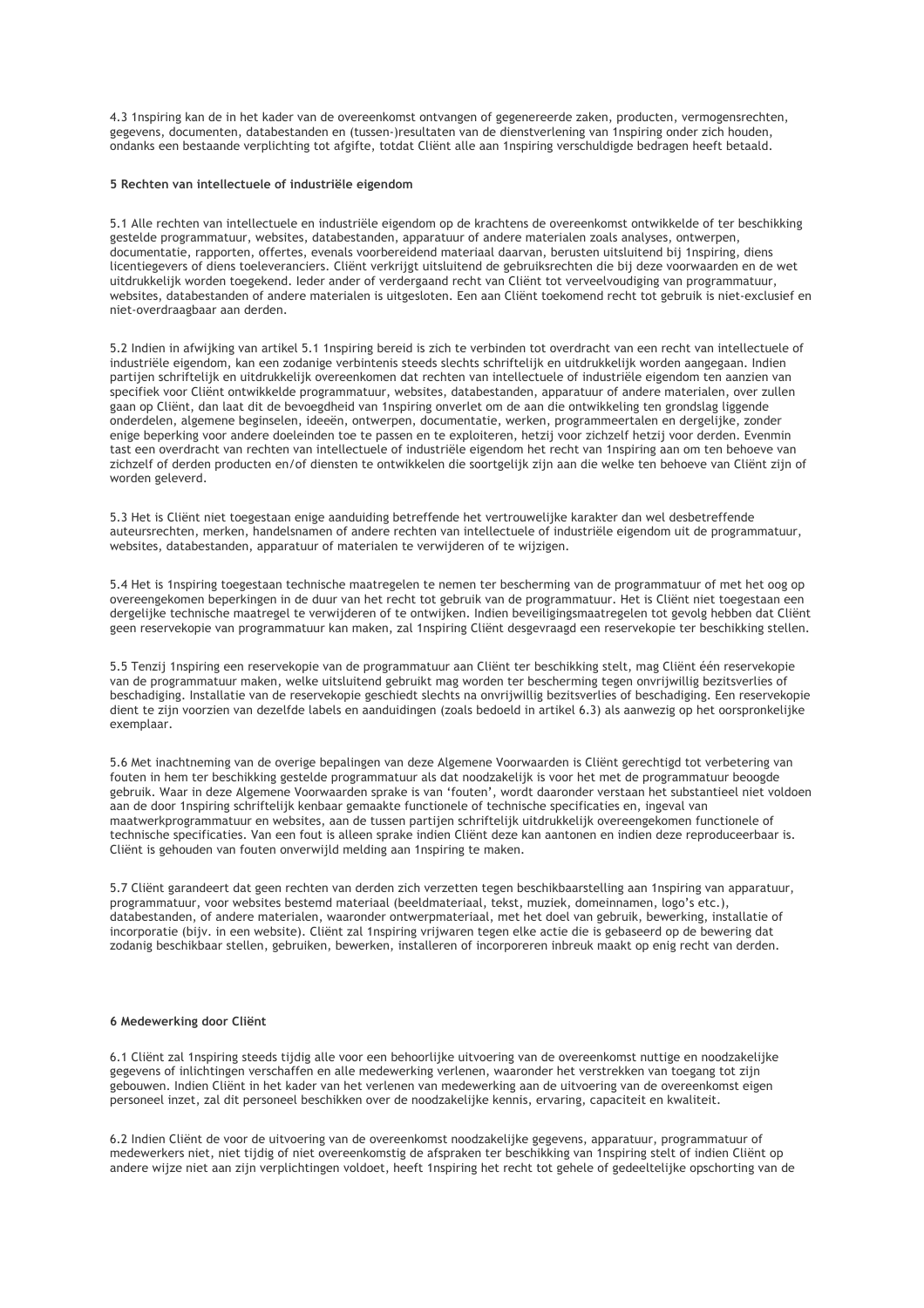uitvoering van de overeenkomst en heeft zij het recht om de daardoor ontstane kosten volgens haar gebruikelijke tarieven in rekening te brengen, een en ander onverminderd het recht van 1nspiring tot uitoefening van enig ander wettelijk recht.

6.3 Cliënt staat bij voorbaat aan 1nspiring toe de diensten van 1nspiring waarvoor door Cliënt is gekozen, de aard daarvan en de identiteit van Cliënt openbaar te maken dan wel in commercieel vertrouwelijke documentatie op te nemen. Na voorafgaande schriftelijke toestemming van Cliënt, is het 1nspiring toegestaan openbaarheid te geven aan hetgeen is geleverd en kan zij een beschrijving op hoofdlijnen opstellen en openbaar maken van de redenen die Cliënt hebben doen besluiten voor de diensten en producten van 1nspiring te kiezen alsmede de hieruit voor Cliënt voortvloeiende voordelen.

#### **7 Leveringstermijnen**

7.1 Alle door 1nspiring genoemde of overeengekomen (leverings-) termijnen zijn naar beste weten vastgesteld op grond van de gegevens die bij het aangaan van de overeenkomst aan 1nspiring bekend waren. 1nspiring spant zich naar behoren in de overeengekomen (leverings-)termijnen zoveel mogelijk in acht te nemen. De enkele overschrijding van een genoemde of overeengekomen (leverings-)termijn brengt 1nspiring niet in verzuim. In alle gevallen, derhalve ook indien partijen schriftelijk en uitdrukkelijk een uiterste termijn zijn overeengekomen, komt 1nspiring wegens tijdsoverschrijding eerst in verzuim nadat Cliënt haar schriftelijk in gebreke heeft gesteld. 1nspiring is niet gebonden aan al dan niet uiterste (leverings- )termijnen die vanwege buiten haar macht gelegen omstandigheden die zich na het aangaan van de overeenkomst hebben voorgedaan, niet meer kunnen worden gehaald. Evenmin is 1nspiring gebonden aan een al dan niet uiterste leveringstermijn als partijen een wijziging van de inhoud of omvang van de overeenkomst (meerwerk, wijziging van specificaties etc.) zijn overeengekomen. Indien overschrijding van enige termijn dreigt, zullen 1nspiring en Cliënt zo spoedig mogelijk in overleg treden.

# **8 Beëindiging overeenkomst**

8.1 Aan elk der partijen komt de bevoegdheid tot ontbinding van de overeenkomst slechts toe indien de andere partij, steeds in alle gevallen na een deugdelijke en zo gedetailleerd mogelijke schriftelijke ingebrekestelling waarbij een redelijke termijn wordt gesteld voor zuivering van de tekortkoming, toerekenbaar tekortschiet in de nakoming van wezenlijke verplichtingen uit de overeenkomst.

8.2 Indien een overeenkomst welke naar zijn aard en inhoud niet door volbrenging eindigt, voor onbepaalde tijd is aangegaan, kan deze door elk der partijen na goed overleg en onder opgave van redenen door schriftelijke opzegging worden beëindigd. Indien tussen partijen geen uitdrukkelijke opzegtermijn is overeengekomen, dient bij de opzegging een redelijke termijn in acht te worden genomen. Partijen zullen wegens opzegging nimmer tot enige schadevergoeding zijn gehouden.

8.3 In afwijking van wat de wet daaromtrent door middel van regelend recht heeft bepaald, kan Cliënt de overeenkomst tussen partijen slechts opzeggen in de gevallen geregeld in deze voorwaarden.

8.4 Elk der partijen kan de overeenkomst zonder ingebrekestelling met onmiddellijke ingang geheel of gedeeltelijk schriftelijk beëindigen indien de wederpartij -al dan niet voorlopig- surseance van betaling wordt verleend, indien ten aanzien van wederpartij faillissement wordt aangevraagd of indien de onderneming van de wederpartij wordt geliquideerd of beëindigd anders dan ten behoeve van reconstructie of samenvoeging van ondernemingen. 1nspiring is wegens deze beëindiging nimmer tot enige restitutie van reeds ontvangen gelden dan wel tot schadevergoeding gehouden. Ingeval van faillissement van Cliënt vervalt het recht tot gebruik van aan Cliënt ter beschikking gestelde programmatuur van rechtswege.

# **9 Overmacht**

9.1 Geen van partijen is gehouden tot het nakomen van enige verplichting indien hij daartoe verhinderd is als gevolg van overmacht. Indien 1nspiring haar verplichtingen niet, niet tijdig of niet behoorlijk kan nakomen ten gevolge van een haar niet toerekenbare oorzaak, waaronder begrepen maar niet daartoe beperkt, ziekte van werknemers, storingen in het computernetwerk en andere stagnatie in de normale gang van zaken in haar onderneming, worden die verplichtingen opgeschort tot op het moment dat 1nspiring alsnog in staat is deze op de overeengekomen wijze na te komen, zonder dat 1nspiring in verzuim raakt ten aanzien van de nakoming van die verplichtingen en zonder dat zij tot enige schadevergoeding kan worden gehouden. Onder overmacht wordt tevens begrepen hetgeen daaromtrent in de wet en jurisprudentie is bepaald, alsmede iedere omstandigheid waarmee 1nspiring ten tijde van het aangaan van de overeenkomst geen rekening kon of behoefde te houden en ten gevolge waarvan de normale uitvoering van de overeenkomst redelijkerwijs niet door de Cliënt kan worden verlangd, zoals oorlog of oorlogsgevaar, molest, oproer, sabotage, overstroming, aardbeving, brand,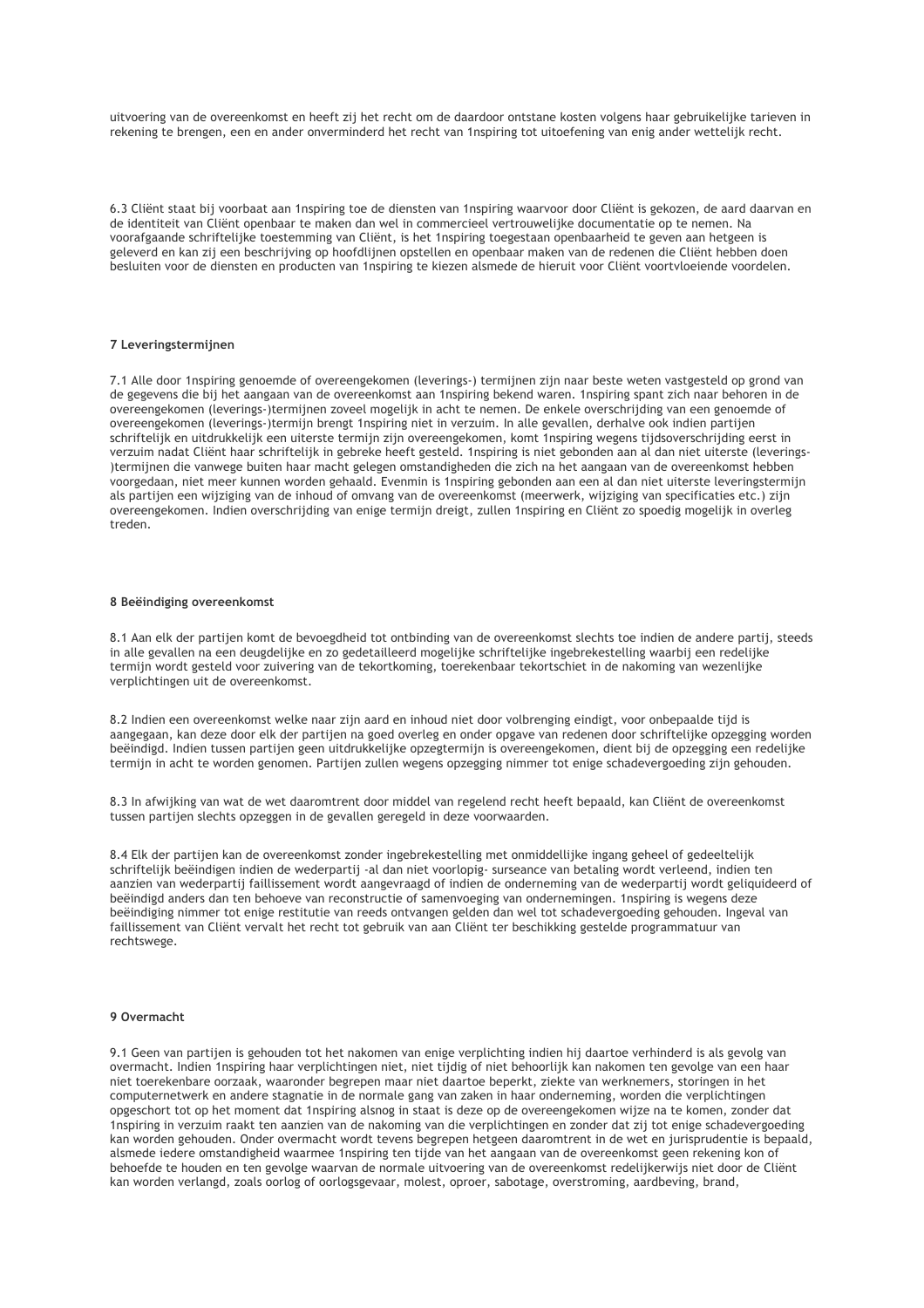bedrijfsbezetting, werkstakingen en (gewijzigde) overheidsmaatregelen of -bevelen. Onder overmacht wordt mede verstaan overmacht van toeleveranciers van 1nspiring, het niet naar behoren nakomen van verplichtingen van toeleveranciers die door Cliënt aan 1nspiring zijn voorgeschreven evenals gebrekkigheid van zaken, materialen, programmatuur van derden waarvan het gebruik door Cliënt aan 1nspiring is voorgeschreven.

9.2 Indien een overmacht situatie langer dan negentig dagen heeft geduurd, hebben partijen het recht om de overeenkomst door schriftelijke ontbinding te beëindigen. Hetgeen reeds ingevolge de overeenkomst is gepresteerd, wordt in dat geval naar verhouding afgerekend, zonder dat partijen elkaar overigens iets zullen zijn verschuldigd.

# **Dienstverlening**

De in dit hoofdstuk "Dienstverlening" vermelde bepalingen zijn, naast de Algemene bepalingen van deze Algemene Voorwaarden, van toepassing indien 1nspiring diensten verleent, zoals advisering, toepasbaarheidsonderzoek, consultancy, opleidingen, cursussen, trainingen, ondersteuning & detachering.

# **10 Uitvoering**

10.1 1nspiring zal zich naar beste kunnen inspannen de dienstverlening met zorg uit te voeren, in voorkomend geval overeenkomstig de met Cliënt schriftelijk vastgelegde afspraken en procedures. Alle diensten van 1nspiring worden uitgevoerd op basis van een inspanningsverbintenis, tenzij en voor zover in de schriftelijke overeenkomst 1nspiring uitdrukkelijk een resultaat heeft toegezegd en het desbetreffende resultaat tevens met voldoende bepaaldheid is omschreven. Eventuele afspraken betreffende een serviceniveau worden steeds slechts schriftelijk uitdrukkelijk overeengekomen.

10.2 Indien is overeengekomen dat de dienstverlening in fasen zal plaatsvinden, is 1nspiring gerechtigd de aanvang van de diensten die tot een fase behoren uit te stellen totdat Cliënt de resultaten van de daaraan voorafgaande fase schriftelijk heeft goedgekeurd.

10.3 Slechts indien dit schriftelijk uitdrukkelijk is overeengekomen, is 1nspiring gehouden bij de uitvoering van de dienstverlening tijdige en verantwoord gegeven aanwijzingen van Cliënt op te volgen. 1nspiring is niet verplicht aanwijzingen op te volgen die de inhoud of omvang van de overeengekomen dienstverlening wijzigen of aanvullen; indien dergelijke aanwijzingen echter worden opgevolgd, zullen de desbetreffende werkzaamheden worden vergoed conform artikel 15.

10.4 Indien een overeenkomst tot dienstverlening is aangegaan met het oog op uitvoering door een bepaalde persoon, is 1nspiring steeds gerechtigd na overleg met Cliënt deze persoon te vervangen door een of meer andere personen met dezelfde kwalificaties.

10.5 Bij gebreke van een uitdrukkelijk overeengekomen factureringsschema zijn alle bedragen die betrekking hebben op door 1nspiring verleende diensten eens per kalendermaand achteraf verschuldigd.

## **11 Wijziging en meerwerk**

11.1 Indien 1nspiring op verzoek of met voorafgaande instemming van Cliënt werkzaamheden of andere prestaties heeft verricht die buiten de inhoud of omvang van de overeengekomen dienstverlening vallen, zullen deze werkzaamheden of prestaties door Cliënt worden vergoed volgens de gebruikelijke tarieven van 1nspiring. Van meerwerk is eveneens sprake indien een systeemanalyse, een ontwerp of specificaties worden uitgebreid of gewijzigd. 1nspiring is nimmer verplicht aan een dergelijk verzoek te voldoen en zij kan verlangen dat daarvoor een afzonderlijke schriftelijke overeenkomst wordt gesloten.

11.2 Cliënt aanvaardt dat door werkzaamheden of prestaties als bedoeld in artikel 15.1 het overeengekomen of verwachte tijdstip van voltooiing van de dienstverlening, en de wederzijdse verantwoordelijkheden van Cliënt en 1nspiring, kunnen worden beïnvloed. Het feit dat zich tijdens de uitvoering van de overeenkomst (de vraag naar) meerwerk voordoet, is voor Cliënt nimmer grond voor ontbinding of beëindiging van de overeenkomst.

11.3 Voor zover voor de dienstverlening een vaste prijs is afgesproken, zal 1nspiring Cliënt desgevraagd tevoren schriftelijk informeren over de financiële consequenties van die extra werkzaamheden of prestaties.